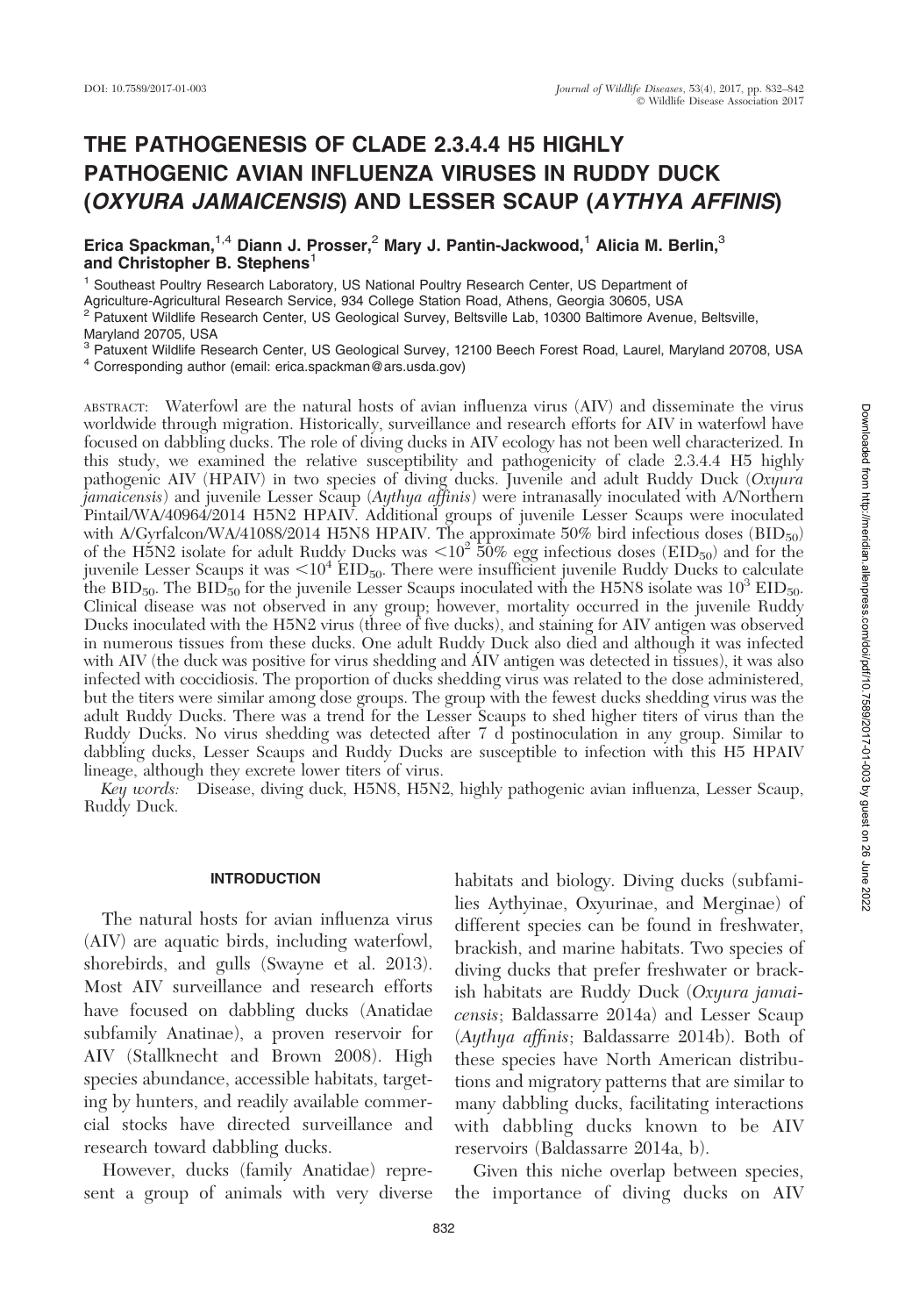ecology warrants further research. In addition, recovery of a few AIV isolates from limited surveillance in Ruddy Ducks and Lesser Scaups suggests that these species are susceptible to infection with some AIV lineages (Bahl et al. 2013; National Center for Biotechnology Information 2016). However, the pathogenesis, relative susceptibility (i.e., 50% bird infectious dose  $[BID_{50}]$ , levels of virus shed, and duration of AIV infection of Ruddy Ducks and Lesser Scaups are not known. Therefore, to better characterize the pathobiology of AIV in Ruddy Ducks and Lesser Scaups, we experimentally challenged these species with two recent highly pathogenic AIV (HPAIV) isolates from the US: A/ Northern Pintail/WA/40964/2014 H5N2 (NO-PI/14) and A/Gyrfalcon/WA/41088/2014 H5N8 (GYRF/14). These isolates were selected for several reasons: 1) they are the US index isolates for the most extensive HPAIV outbreak in US history, which cost an estimated \$3.3 billion in direct and indirect costs (US Senate Committee on Agriculture, Nutrition and Forestry 2015; Dargatz et al. 2016); 2) it is unknown whether they will persist in North American wild birds, which increases the risk for another introduction into poultry; and 3) they have been extensively characterized in numerous avian species, so their use will provide for comparison among these species (DeJesus et al. 2016; Spackman et al. 2016).

### MATERIALS AND METHODS

Adult Ruddy Ducks and hatching eggs for Ruddy Ducks and Lesser Scaups were obtained from US Geological Survey captive breeding colonies at Patuxent Wildlife Research Center (PWRC). Ducks were hatched at Southeast Poultry Research Laboratory, US National Poultry Research Center, US Department of Agriculture-Agricultural Research Service (USNPRC), and they were reared until they were 4–8 wk old. Two age groups were evaluated: juveniles (Ruddy Ducks and Lesser Scaups) 4–8 wk old and adults (Ruddy Ducks) 3–4 yr old. An age range of 4–8 wk for the juveniles had to be used because the colonies mate naturally, so the hatch was spread throughout the breeding season. There were seven male and seven female adult Ruddy Ducks,

and the sex was not determined for the juvenile ducks. Each bird was individually tagged and had ad libitum access to feed (Mazuri® Seaduck Diet, Land O'Lakes, Arden Hills, Minnesota, USA) and water. All procedures involving animals and husbandry for these experiments were approved by the USNPRC and PWRC institutional animal care and use committees.

The NOPI/14 and GYRF/14 viruses were obtained from the National Veterinary Services Laboratories, US Department of Agriculture-Animal and Plant Health Inspection Service. The viruses were propagated in embryonated chicken eggs according to standard procedures (Spackman and Stephens 2016). Dilutions were prepared in brain heart infusion broth, and the titer in embryonated chicken eggs was determined by the Reed-Muench method (Reed and Muench 1938). The Ruddy Ducks were challenged with NOPI/14 (egg pass 2) HPAIV. There were sufficient Lesser Scaups to conduct two challenge studies: one study with NOPI/14 (egg pass 2) and one study with GYRF/14 HPAIV (egg pass 2).

Blood was collected from each duck immediately before challenge to test for pre-existing AIV antibody. The ducks were divided into groups of four or five and were inoculated with 0.1 mL of virus by the intranasal route in varying doses (Table 1). Different doses (low,  $10^2$  EID<sub>50</sub> per bird; middle,  $10^4$  EID<sub>50</sub> per bird; and high,  $10^6$ EID50 per bird) were administered to each group (Table 1). Groups were limited by the availability of the ducks, so not all species and ages could be evaluated at all doses. For the same reason, noninoculated groups were not included. The adult Ruddy Ducks were divided so that there were three males and two females in the high dose group, two males and three females in the middle dose group, and two of each sex in the low dose group.

The clinical condition of each duck was evaluated daily. Oropharyngeal (swabbing through the buccal cavity and choanal cleft) and cloacal swabs were collected 2, 4, 7, 10, and 14 d postinoculation (DPI) from each duck. Due to the small group sizes, only ducks that died were necropsied before termination of the experiment (14 DPI), at which time all surviving ducks were bled, euthanized, and necropsied to examine for gross lesions. The following tissue samples were collected for microscopic evaluation from ducks that died during the study: beak, trachea, lung, heart, spleen, adrenal glands, liver, intestine, bursa, kidney, brain, thymus, pancreas, air sacs, and thigh muscle. Tissues were fixed in 10% neutral buffered formalin solution, sectioned, and stained with H&E. Duplicate sections were stained by immunohistochemical methods (Pan-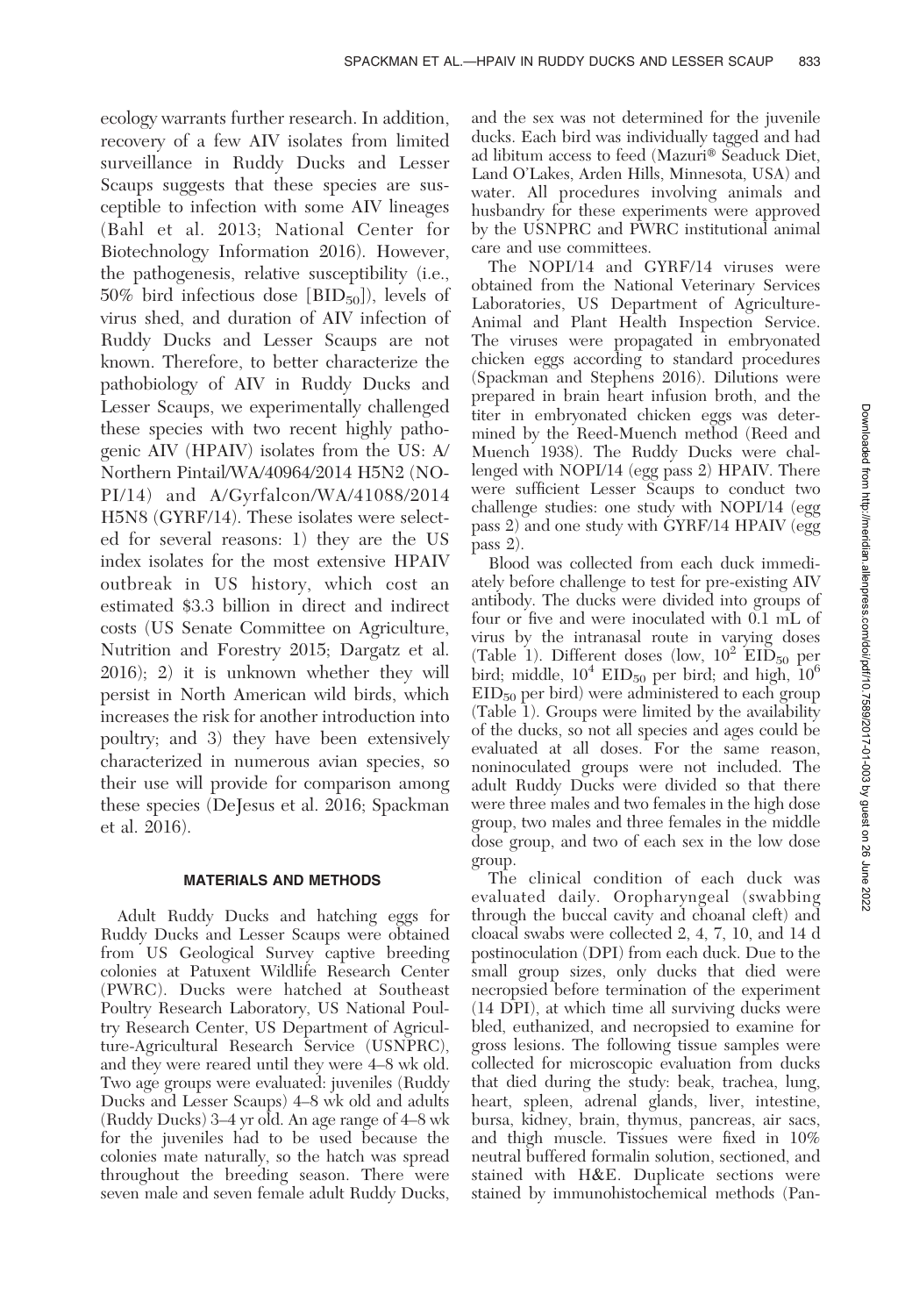| Challenge<br>isolate                         | <b>Species</b>                                                                       | Age<br>group                                | Dose<br>$EID_{50}$<br>bird <sup>a</sup>                                                   | No. antibody<br>positive/no.<br>tested           | No.<br>shedding/no.<br>tested <sup>c</sup> | No.<br>dead/no.<br>in group            | Approximate<br>$50\%$ bird<br>infectious dose <sup>d</sup>                           |
|----------------------------------------------|--------------------------------------------------------------------------------------|---------------------------------------------|-------------------------------------------------------------------------------------------|--------------------------------------------------|--------------------------------------------|----------------------------------------|--------------------------------------------------------------------------------------|
| A/Northern Pintail/<br>WA/40964/2014<br>H5N2 | Ruddy Duck<br>Ruddy Duck<br>Ruddy Duck<br>Ruddy Duck<br>Lesser Scaup<br>Lesser Scaup | <i>I</i> uvenile<br>Adult<br>Adult<br>Adult | $10^{6}$<br>10 <sup>2</sup><br>10 <sup>4</sup><br>$10^{6}$<br>10 <sup>4</sup><br>$10^{6}$ | 2/2<br>$3/4^{\rm b}$<br>5/5<br>4/4<br>4/4<br>4/4 | 5/5<br>0/4<br>0/5<br>3/5<br>4/4<br>4/4     | 3/5<br>0/4<br>0/5<br>1/5<br>0/4<br>0/4 | NC <sup>e</sup><br>$<$ 10 <sup>2</sup> EID <sub>50</sub><br>$10^4$ EID <sub>50</sub> |
| A/Gyrfalcon/WA/<br>41088/2014<br>H5N8        | Lesser Scaup<br>Lesser Scaup<br>Lesser Scaup                                         | <i>I</i> uvenile<br><i>I</i> uvenile        | $10^{2}$<br>10 <sup>4</sup><br>$10^{6}$                                                   | 0/4<br>3/5<br>5/5                                | 0/4<br>5/5<br>5/5                          | 0/4<br>0/5<br>0/5                      | $10^3$ EID <sub>50</sub>                                                             |

TABLE 1. Seroconversion (14 d postinoculation), proportion of ducks shedding, and approximate 50% bird infectious dose for adult and juvenile Ruddy Ducks (Oxyura jamaicensis) and juvenile Lesser Scaup (Aythya affinis) inoculated with clade 2.3.4.4 H5 highly pathogenic avian influenza virus.

 $^{\rm a}$  EID $_{50} = 50\%$  egg infectious dose.

 $^{\rm b}$  Number positive/total.

<sup>c</sup> Birds were counted as positive for shed if virus was detected in oral or cloacal swabs at any time.

<sup>d</sup> Birds were considered infected if they shed detectable levels of virus at any time, they seroconverted, or both.

 $^{\rm e}$  NC  $=$  not calculated.

tin-Jackwood 2014) to determine influenza viral antigen distribution in individual tissues.

For calculations of the  $BID_{50}$ , birds that shed detectable levels of virus, were positive for antibody at 14 DPI, or both were considered infected. Detectable antibody levels and titers of virus shed varied among individual birds, so it was not uncommon for only one test to be positive with mild infections.

Two assays were used because performance data for serologic assays with Ruddy Ducks and Lesser Scaups are lacking. A commercial nonspecies-specific blocking enzyme-linked immunosorbent assay for Type A influenza (IDEXX MultiS-Screen, IDEXX Laboratories Inc., Westbrook, Maine, USA) was used to test prechallenge sera for influenza A antibody. The manufacturer's recommended sample/negative cut-off, where values of 0.5 or below were considered positive, was followed; however, no sample had a sample/ negative value below 0.75. The hemagglutination inhibition (HI) assay using homologous antigen (Pedersen 2014) was used to evaluate and quantify antibody levels postchallenge. A serum dilution of 1:8 and above, which fully inhibited agglutination, was considered positive, and dilutions of 1:4 or lower were considered to be nonspecific.

Swab samples were evaluated by quantitative real-time reverse transcription-PCR. This method, which targets the influenza M gene, and RNA extraction procedures were described previously (Spackman et al. 2002; Das et al. 2009). The RNA from the same virus stock used to prepare the inocula was used to produce the standard curve.

### **RESULTS**

Only five juvenile Ruddy Ducks were available; therefore, only the highest virus dose of NOPI/14 H5N2 HPAIV was evaluated. Three of the five juvenile Ruddy Ducks died, one each at 3, 5, and 6 DPI. Neither clinical signs before death nor gross lesions on necropsy were observed. Tissues for microscopic examination and viral antigen staining from the ducks that died at 3 and 5 DPI were collected. On histopathologic examination, ducks presented similar microscopic lesions to those reported for other waterfowl species (Pantin-Jackwood and Swayne 2007), including: mild-to-moderate diffuse rhinitis, sinusitis, tracheitis, and bronchitis; severe diffuse interstitial pneumonia; mild focal necrosis of cardiac myofibers; randomly scattered foci of malacia in the brain; mild focal necrosis of hepatocytes in the liver; and mild lymphoid depletion in the spleen and the bursa. Viral antigen was present in numerous organs including lung, heart, spleen, adrenal gland, liver, intestine, bursa, brain, and thymus. In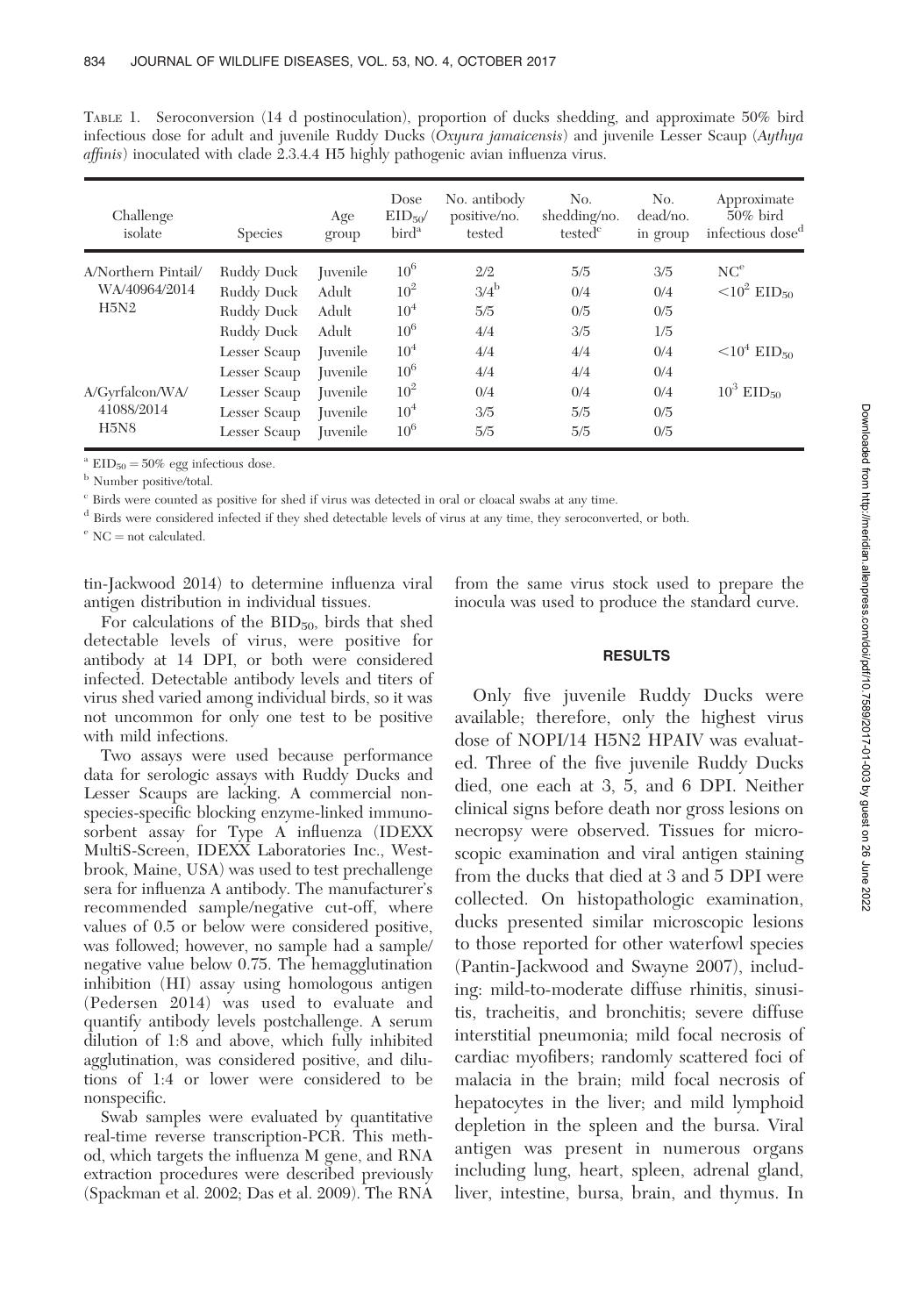both juvenile ducks examined, viral antigen was present in epithelial cells and macrophages in the lungs, in myofibers in the heart, in resident and infiltrating phagocytes of the spleen, in hepatocytes and Kupffer cells in the liver, and in phagocytes in the bursa and thymus (Fig. 1A–D; Table 2). In one or the other juvenile ducks, viral antigen was also found in epithelial cells and macrophages in the nasal turbinates, in cortical and medullary cells of the adrenal gland, in feather epidermal cells, in intestinal epithelial cells, and in neurons and glial cells of the brain.

All five juvenile Ruddy Ducks were positive for virus, shed at either 2 or 4 DPI by the oral route, cloacal route, or both, but no individual shed for more than two consecutive sample days (Fig. 2B). The surviving juvenile Ruddy Ducks did not shed virus at 7, 10, or 14 DPI. No clinical signs were observed in the two surviving juvenile Ruddy Ducks, all of which were positive for antibody at 14 DPI (Table 1).

Adult Ruddy Ducks were inoculated with three doses of NOPI/14 H5N2 HPAIV. No clinical signs were observed in any of the ducks at any time after challenge, with the exception of one adult female Ruddy Duck from the high dose group, which was found dead at 3 DPI. At necropsy, severely hemorrhagic intestines were the only gross lesion observed. The microscopic lesions and presence of viral antigen in tissues were similar to those described for the juvenile Ruddy Ducks, but, in addition, hemorrhage and widespread necrosis of intestinal villa were present in the intestine, and numerous developmental stages of an unknown coccidian species were found in intestinal crypt and villi epithelial cells. Also, moderate diffuse airsacculitis, severe multifocal necrotizing pancreatitis, mild focal tubular necrosis in kidneys, and severe diffuse necrosis of hepatocytes in the liver were present. In addition to that observed in the juvenile Ruddy Ducks, viral antigen was also present in the trachea, air sacs, pancreatic acinar cells, and tubular epithelial cells in the kidneys of the adult Ruddy Ducks (Table 2). Staining for viral antigen in the intestine was not widespread; the necrosis and hemorrhage

observed was most likely caused by the coccidian. No other adult Ruddy Ducks had gross lesions when necropsied at the termination of the experiment (14 DPI).

Virus shedding was not detected in swabs from any adult Ruddy Ducks in the lowest two dose groups of NOPI/14 H5N2 HPAIV  $(10^2$ and  $10^4$  EID<sub>50</sub> per bird; Table 1). In contrast, three of five adult Ruddy Ducks in the highest dose group  $(10^6$  EID<sub>50</sub> per bird) shed detectable levels of virus at 2, 4, or 7 DPI by the oral route, cloacal route, or both, but no individual shed for more than two consecutive sample days (Fig. 2A). No virus was detected in swabs at 10 and 14 DPI. The highest titers were detected at 2 DPI from the adult Ruddy Ducks that died (Fig. 2A). At termination, 75, 100, and 100% of ducks in the  $10^2$ ,  $10^4$ , and  $10^6$  EID<sub>50</sub> per bird dosage groups, respectively, were antibody positive by HI assay (Table 1). Based on serology and detection of virus shedding, the  $BID_{50}$  was  $<$ 10<sup>2</sup> EID<sub>50</sub>.

Juvenile Lesser Scaups were challenged with the two highest doses  $(10^4 \text{ and } 10^6 \text{ EID}_{50})$ per bird) of NOPI/14 H5N2 HPAIV. No Lesser Scaups died and no clinical signs were observed. No gross lesions were observed at necropsy at the termination of the experiment (tissues were not collected for examination of microscopic lesions). All eight juvenile Lesser Scaups shed detectable levels of virus by the oral route, cloacal route, or both at 2, 4, and/or 7 DPI; no individual shed for more than two consecutive sample days (Fig. 2C), but no virus was detected at 10 or 14 DPI. All eight juvenile Lesser Scaups were positive for antibody by HI assay at 14 DPI. Because an endpoint was not reached, the  $BID_{50}$  was  $\langle 10^4 \text{ EID}_{50} \text{ (Table 1)}.$ 

No clinical signs or mortality were observed in juvenile Lesser Scaups inoculated with GYRF/14 H5N8 HPAIV. No gross lesions were observed when the juvenile Lesser Scaups were euthanized and necropsied at 14 DPI (tissues not collected for microscopic examination). All juvenile Lesser Scaups in the middle and high dose groups shed virus at some time between 2 and 7 DPI orally (no individual shed for more than two consecutive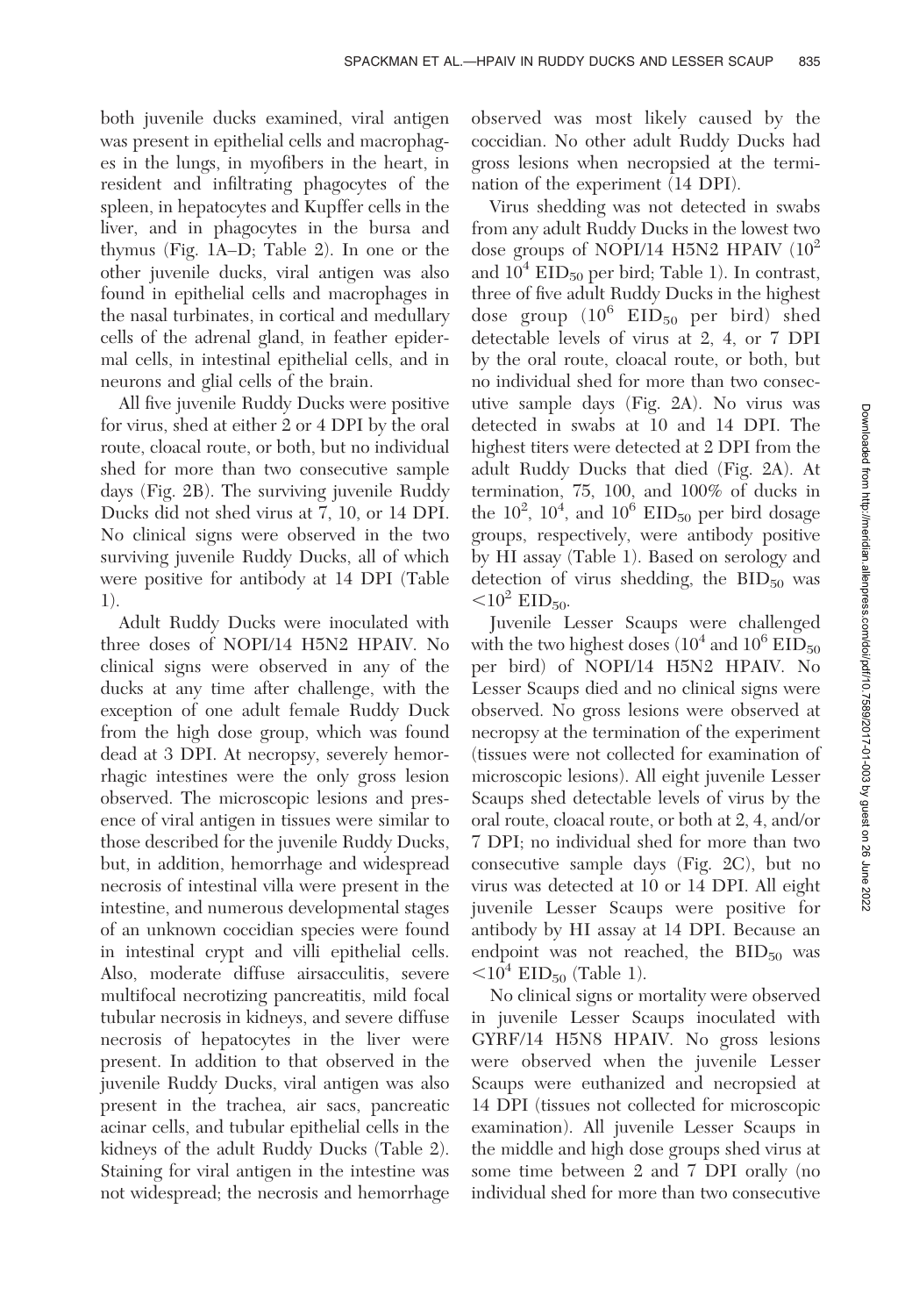

FIGURE 1. Immunohistochemical staining for avian influenza virus in tissues from juvenile Ruddy Ducks (Oxyura jamatcensis) that died after inoculation with  $\Lambda'$ <br>Northern Pintail/WA/40964/2014 H5N2 highly pathogenic avian FIGURE 1. Immunohistochemical staining for avian influenza virus in tissues from juvenile Ruddy Ducks (Oxyura jamaicensis) that died after inoculation with A/ Northern Pintail/WA/40964/2014 H5N2 highly pathogenic avian influenza virus. Virus antigen appears as red staining. Magnification, 403. (A) Lung. (B) Brain. (C) Bursa. (D) Heart. Viral antigen was present in alveolar epithelial cells and macrophages in the lung, in neurons and glial cells of the brain, in phagocytes in the bursa, and in cardiac myofibers. cardiac myofibers.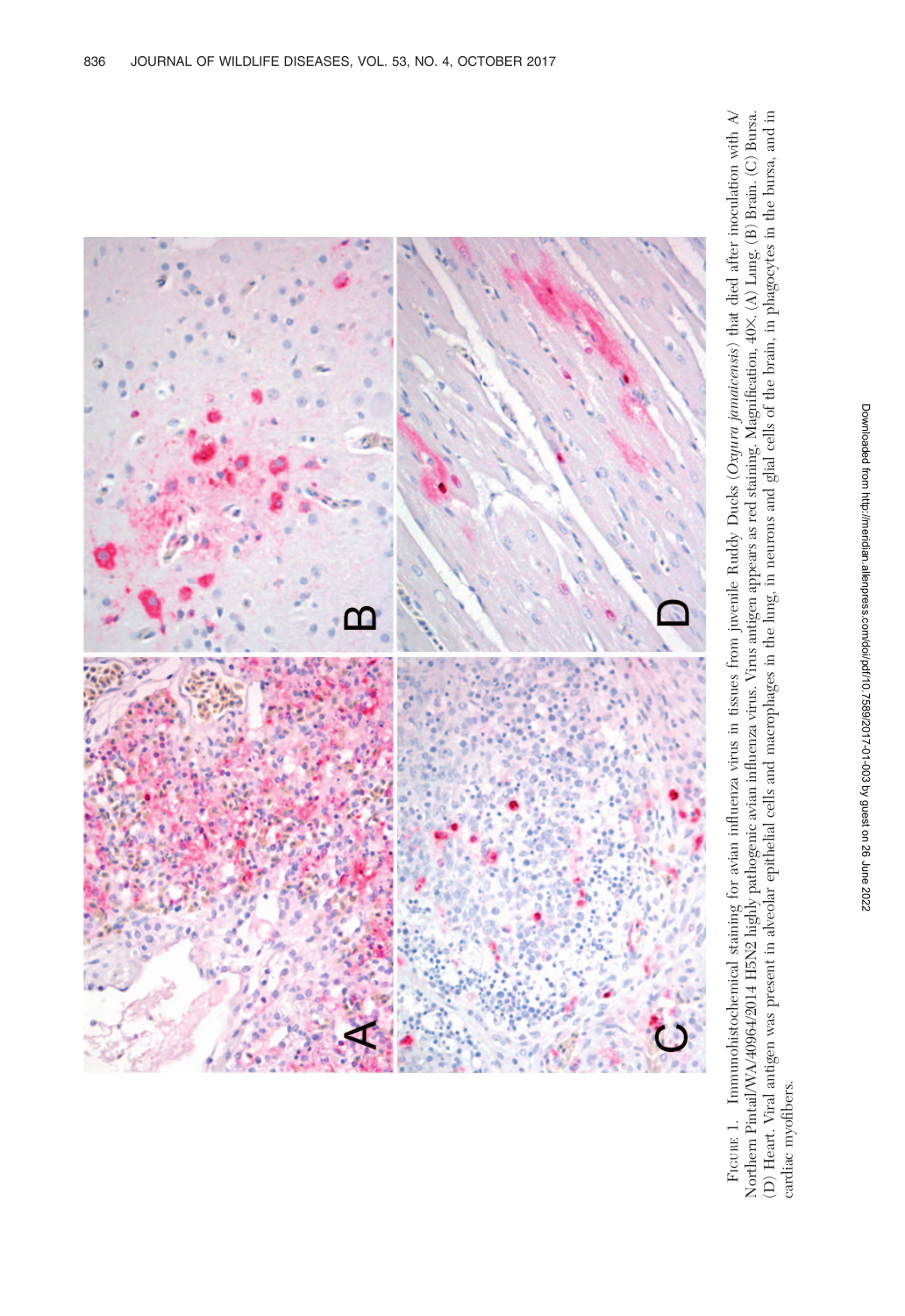|                                                                                                                                                     |                    |       |       |   |     | Detection of avian influenza virus antigen in tissues <sup>a</sup>                                |                   |       |   |         |   |     |            |   |
|-----------------------------------------------------------------------------------------------------------------------------------------------------|--------------------|-------|-------|---|-----|---------------------------------------------------------------------------------------------------|-------------------|-------|---|---------|---|-----|------------|---|
| Duck                                                                                                                                                | Nasal Trachea Lung |       |       |   |     | Heart Spleen Adrenal Liver Intestine Bursa Kidney Brain follicles Thymus Pancreas Air-sacs Muscle |                   |       |   | Feather |   |     |            |   |
| $577$ (juvenile)                                                                                                                                    |                    | $+ +$ | $+ +$ | Ź | $+$ |                                                                                                   | $+$<br>$+$<br>$+$ | I     | I |         |   | I   | Ź          | I |
| 574 (juvenile)                                                                                                                                      |                    | $+$   | $+$   |   |     | I                                                                                                 |                   |       |   | I       |   |     | 3<br>Z     |   |
| 233 (adult)                                                                                                                                         |                    | $+$   | $+$   | ź | $+$ | $+$                                                                                               | Ź                 | $+ +$ |   |         | Ź | $+$ | $+$<br>$+$ |   |
| $-$ = no positive cells; $+$ = single positive cells; $++$ = scattered groups of positive cells; $+++$ = widespread positivity; NA = not available. |                    |       |       |   |     |                                                                                                   |                   |       |   |         |   |     |            |   |

Гляг. 2. Distribution of avian influenza virus antigen visualized by immunohistochemical staining in tissues from Ruddy Ducks (*Охуига jamaicensis*) inoculated with A/<br>Northern Pintail/WA/40964/2014 H5N2 highly pathogenic

Northern Pintail/WA/40964/2014 H5N2 highly pathogenic avian influenza virus.

ABLE 2. Distribution of avian influenza virus antigen visualized by immunohistochemical staining in tissues from Ruddy Ducks (Oxyura jamaicensis) inoculated with A/

The two isolates that were used are the index isolates of the most widespread variants of the H5 clade 2.3.4.4 HPAIVs in the US. The GYRF/14 H5N8 is genetically a wholly Eurasian virus, and NOPI/14 H5N2 is a reassortant of the Eurasian H5N8 virus and North American AIV strains (Lee et al. 2016). In the US and Canada, infections with the H5N2 isolate were much more widespread in poultry than infections with the H5N8 isolate (Pasick et al. 2015; US Department of Agriculture 2017). However, the H5N8 has a wider geographic distribution; in 2014–15 it was isolated numerous times in Europe and Asia, and in late 2016–early 2017 it has caused infections in domestic and wild birds throughout Europe, Asia, and northern Africa. Because of their relevance in these outbreaks, these isolates have also been extensively characterized in wild birds and numerous domestic avian species (DeJesus et al. 2016; Pantin-Jackwood et al. 2016), which provides data for comparison among species. Avian influenza surveillance and research in

waterfowl have primarily focused on dabbling ducks, mainly because of the relative logistical ease of sample collection and because they are a proven reservoir. In contrast, the role of diving ducks in the ecology of AIV is largely unknown, although diving ducks have been implicated in the ecology of the 2016 H7N8 AIV that infected turkeys in Indiana (Xu et al. 2017). There are limited reports on AIV surveillance in diving ducks, and they have focused on seaducks (Germundsson et al. 2010; Liu et al. 2011; Hall et al. 2015). Experimental studies with diving ducks are very limited because of the difficulty in obtaining these species. One challenge study

SPACKMAN ET AL.—HPAIV IN RUDDY DUCKS AND LESSER SCAUP 837

## **DISCUSSION**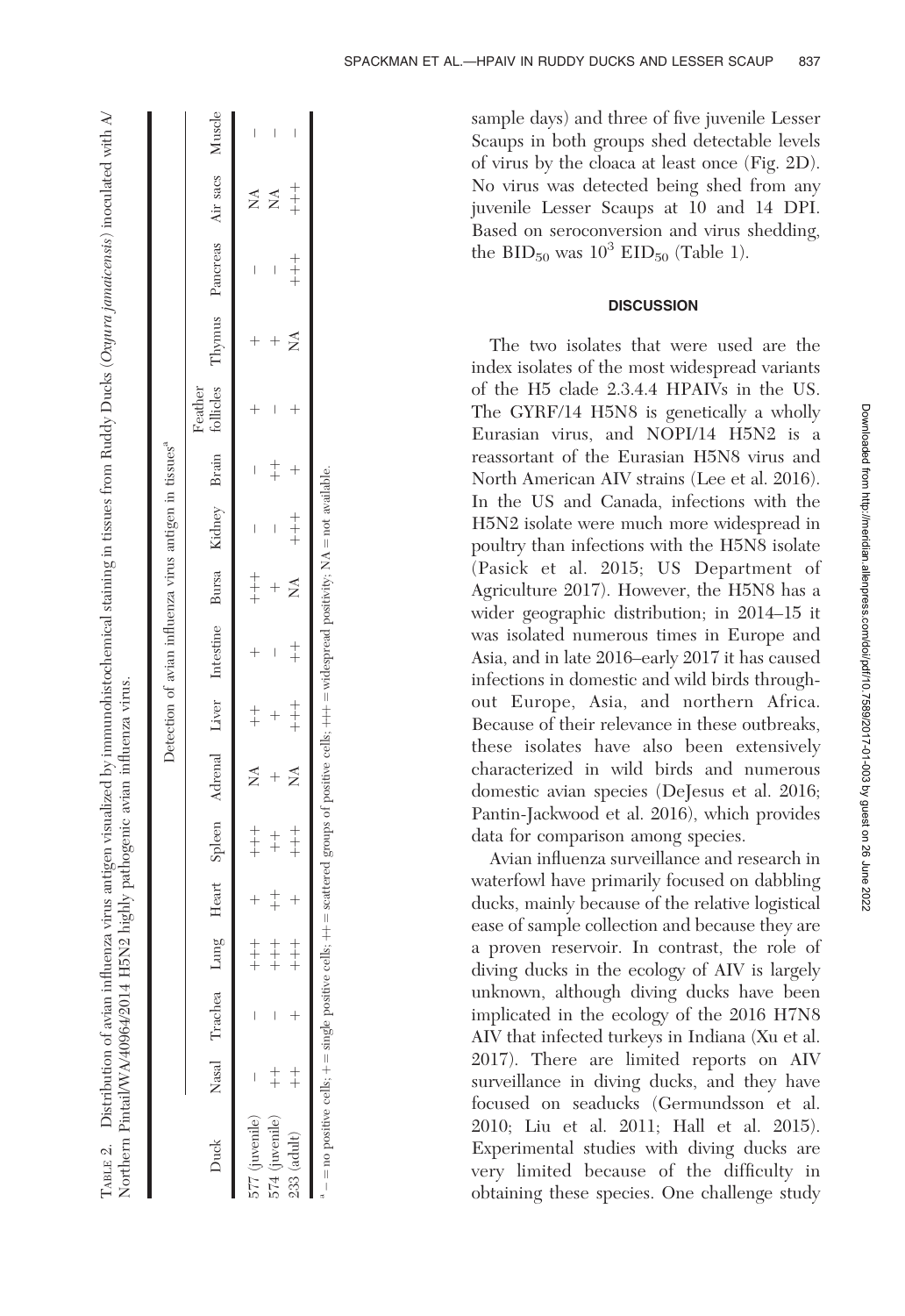

FIGURE 2. Titers of virus shed by ducks inoculated with clade 2.3.4.4 H5 highly pathogenic avian influenza virus at 2, 4, and 7 d postinoculation (data for days postinoculation 10 and 14 are not shown, as all samples were negative): (A) adult Ruddy Ducks (Oxyura jamaicensis) exposed to  $10^6$  50% egg infectious doses per bird (EID<sub>50</sub>) per bird) of A/Northern Pintail/WA/40964/2014 H5N2 (only the highest dose group is shown as lower doses did not shed detectable levels of virus;  $n=5$ ); (B) juvenile Ruddy Ducks exposed to  $10^6$  EID<sub>50</sub> per bird of A/Northern Pintail/WA/40964/2014 H5N2 (n=5); (C) juvenile Lesser Scaup (Aythya affinis) exposed to  $10^4$  EID<sub>50</sub> per bird  $(n=4)$  or 10<sup>6</sup> EID<sub>50</sub> per bird of A/Northern Pintail/WA/40964/2014 H5N2 bird  $(n=4)$ ; (D) juvenile Lesser Scaup exposed to  $10^4$  EID<sub>50</sub> per bird (n=5) or  $10^6$  EID<sub>50</sub> per bird of A/Gyrfalcon/WA/41088/2014 H5N8 (the lowest dose group is not shown, because all ducks were negative for detectable virus shedding;  $n=5$ ). The limit of the real-time reverse transcription-PCR detection test is denoted with a dashed horizontal line. Gray squares indicate oral swabs; black triangles indicate cloacal swabs.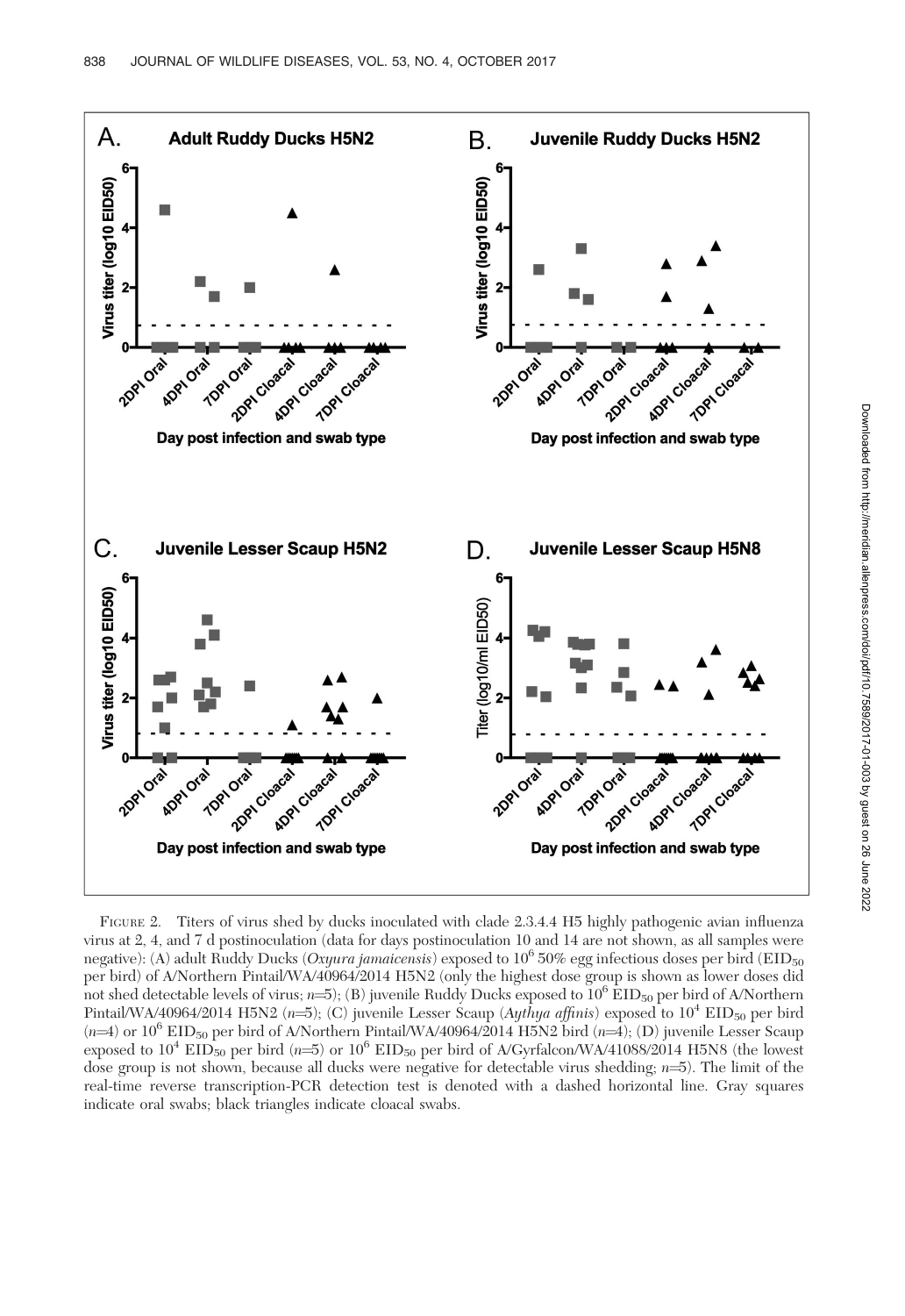with low pathogenicity AIV (LPAIV) in Common Eiders (Somateria mollissima) revealed similar results to the Lesser Scaups inoculated with HPAIV (i.e., susceptibility to infection with no mortality or clinical disease; Hall et al. 2015). One difference between the results of the studies is that there was mortality in the juvenile Ruddy Ducks, which could have been due to differences in species or to pathotype combination. Finally, two studies have evaluated A/goose/Guangdong/ 1996 lineage H5N1 HPAIV isolates in Aythya species. One study with Redhead Ducks (Aythya americana) produced results similar to those we observed in the Lesser Scaups, where 100% infection was achieved in three ducks at a dose of  $10^6$  EID<sub>50</sub> per bird, but no clinical disease was observed (Brown et al. 2006). In the second study, the pathology and tissue distribution were characterized in wild Tufted Ducks (Aythya fuligula), which had been naturally infected (Bröjer et al. 2009). Clinical disease presentation was variable, but because this was natural infection of wild ducks, the prior disease status was unknown and sampling was biased to sick and dead birds. However, it shows that the H5N1 HPAIV could cause disease and death in Tufted Ducks (Bröjer et al. 2009).

Similar to dabbling ducks, the adult Ruddy Ducks and juvenile Lesser Scaups were susceptible to HPAIV infection, although overt disease was absent. The infectious doses were similar to those used for Mallards (Anas platyrhynchos; Pantin-Jackwood et al. 2016) and were lower than those reported for gallinaceous birds (Bertran et al. 2016; Spackman et al. 2016). The groups were too small for statistical analysis, but there was a trend for the Lesser Scaups to shed higher titers and for a higher proportion of birds to shed virus compared to the Ruddy Ducks. The duration of shed was 7 d, which is shorter than the 11 d (GYRF/14) and 14 d (NOPI/14) that has been reported for Mallards with these same viruses (Pantin-Jackwood et al. 2016). Shorter shed duration and lower titers would suggest that Ruddy Ducks and Lesser Scaups are less likely to efficiently transmit the viruses than Mallards.

Juvenile and adult Ruddy Ducks inoculated with the high dose of H5N2 virus had different mortality rates, indicating age differences in susceptibility to disease. Age-associated differences in clinical outcome with HPAIV infection have been reported before with Pekin Ducks (Pantin-Jackwood et al. 2007). Although one adult Ruddy Duck died, most likely HPAIV was not the sole cause but rather the HPAIV infection acted synergistically with the coccidial infection. In contrast, the mortality in juvenile Ruddy Ducks is likely specifically due to HPAIV exposure; these ducks were hatched and reared in isolation in our facilities. A lack of clinical signs before death is not uncommon with HPAIV in avian species as the clinical period, characterized by severe lethargy, can be very short. Viral antigen was observed in multiple organs of the Ruddy Ducks that died, demonstrating that the infection was systemic.

The adult Ruddy Ducks were reared with some limited access outdoors, so exposure to other infectious agents was possible and prior exposure to AIV could not be ruled out; however, the adult Ruddy Ducks were serologically negative to both type A influenza by ELISA and the challenge virus by HI assay at the time of challenge. The adult Ruddy Ducks were held in biosecurity level 2 facilities for nearly 6 wk before challenge, so the chance of infection immediately before challenge is negligible. In the case of a distant prior AIV infection (long enough ago that antibody was below the level of detection), it is possible that remaining cellular immunity mitigated the clinical severity of infection.

Although wild waterfowl can disseminate HPAIV, they typically carry LPAIV. The designation of low pathogenicity and HP is based on virulence in gallinaceous birds (World Organization for Animal Health 2016). Wild birds (species unknown) have been implicated in the introduction of H5 HPAIV into North America in 2014 (Ip et al. 2015; Bevins et al. 2016). With the exception of some isolates of H5N1 HPAIV of the goose/ Guangdong/1996 lineage, typically neither LPAIV nor HPAIV cause clinical disease in dabbling ducks (Kishida et al. 2005; Pantin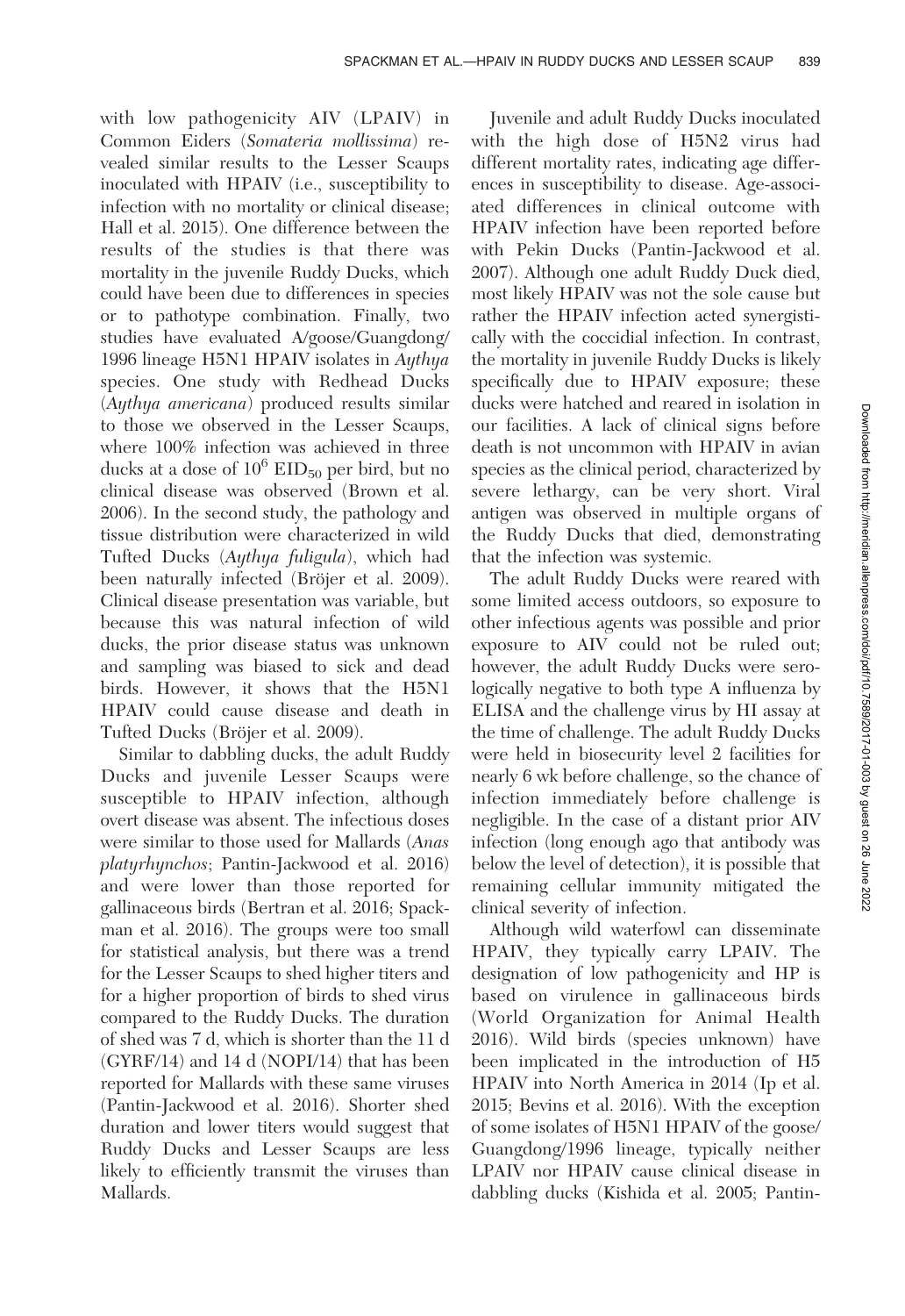Jackwood et al. 2016). Because the recent H5 HPAIVs in North America are of the goose/ Guangdong/1996 lineage (clade 2.3.4.4; Ip et al. 2015; Lee et al. 2016), there is greater potential for these HPAIVs to cause disease in ducks. Clinical outcome of infection has a crucial role in how a species can maintain and disseminate the virus; hosts that shed high titers of virus are more likely to spread the virus than are hosts that shed lower titers of virus. Whether the H5 clade 2.3.4.4 HPAIVs can be maintained in North American wild birds is unknown. This HPAIV lineage has been eradicated from poultry in North America since June 2015, and there have been only two detections of the H5N2 HPAIV since, both of which were from wild Mallards in August 2016 and December 2016 (US Department of Agriculture 2017). Currently (October 2016–January 2017), there are numerous reports of the clade 2.3.4.4 H5N8 detection in wild birds in Europe and Asia, indicating that the H5N8 lineage may be maintained in wild birds. Tufted Ducks, among other species, have been greatly affected by this event in Europe and have been found dead in large numbers (World Organization for Animal Health 2017). Tufted Ducks and Lesser Scaups are members of the same genus, but the reason for the drastic difference in outcome of infection with closely related H5N8 viruses between the two species is unknown, and numerous host and virus factors may be involved.

Both Ruddy Ducks and Lesser Scaups are susceptible to infection with the clade 2.3.4.4 H5 HPAIVs. A lack of clinical disease in the Lesser Scaups and adult Ruddy Ducks suggests that they could serve as reservoirs of the virus. However, the relatively low titers being shed and duration of virus being shed indicates that they would not be the most efficient species for maintaining and disseminating the virus. The death of one adult Ruddy Duck with a naturally acquired coccidiosis infection demonstrates how multiple factors may be involved in viral pathogenesis in the field that are difficult to account for in a laboratory setting. In the wild, HPAIV infection may have a greater impact on bird health. Finally, the outcome of AIV infection is influenced by both the host species and the characteristics of the AIV isolate; therefore, these results should not be extrapolated to all lineages of AIV.

#### ACKNOWLEDGMENTS

The authors gratefully acknowledge Scott Lee, Diane Smith, Suzanne DeBlois, Keith Crawford, Gerald Damron, Ho Sung Lee, Paul Marban, and Roger Brock for technical assistance with this work. This research was supported by US Department of Agriculture, Agricultural Research Service Current Research Information System project 6612-32000-063-00D; US Geological Survey Ecosystems Mission Area; and the National Institute of Allergy and Infectious Diseases, National Institutes of Health, under interagency agreement AAI12004-001-00001. Its contents are solely the responsibility of the authors and do not necessarily represent the official views of the National Institutes of Health. Mention of trade names or commercial products in this manuscript is solely for the purpose of providing specific information and does not imply recommendation or endorsement by the US Government. The US Department of Agriculture is an equal opportunity provider and employer.

#### LITERATURE CITED

- Bahl J, Krauss S, Kühnert D, Fourment M, Raven G, Pryor SP, Niles LJ, Danner A, Walker D, Mendenhall H, et al. 2013. Influenza A virus migration and persistence in North American wild birds. PLoS Pathog 9:e1003570.
- Baldassarre G. 2014a. Ruddy Ducks. In: Ducks, geese and swans of North America, Vol 2. Johns Hopkins University Press, Baltimore, Maryland, pp. 990–1013.
- Baldassarre G. 2014b. Lesser Scaup. In: Ducks, geese and swans of North America, Vol 2. Johns Hopkins University Press, Baltimore, Maryland, pp. 666–695.
- Bertran K, Swayne DE, Pantin-Jackwood MJ, Kapczynski DR, Spackman E, Suarez DL. 2016. Lack of chicken adaptation of newly emergent Eurasian H5N8 and reassortant H5N2 high pathogenicity avian influenza viruses in the U.S. is consistent with restricted poultry outbreaks in the Pacific flyway during 2014– 2015. Virology 494:190–197.
- Bevins SN, Dusek RJ, White CL, Gidlewski T, Bodenstein B, Mansfield KG, DeBruyn P, Kraege D, Rowan E, Gillin C, et al. 2016. Widespread detection of highly pathogenic H5 influenza viruses in wild birds from the Pacific Flyway of the United States. Sci Rep 6: 28980.
- Bröjer C, Ågren EO, Uhlhorn H, Bernodt K, Mörner T, Jansson DS, Mattsson R, Zohari S, Thoren P, Berg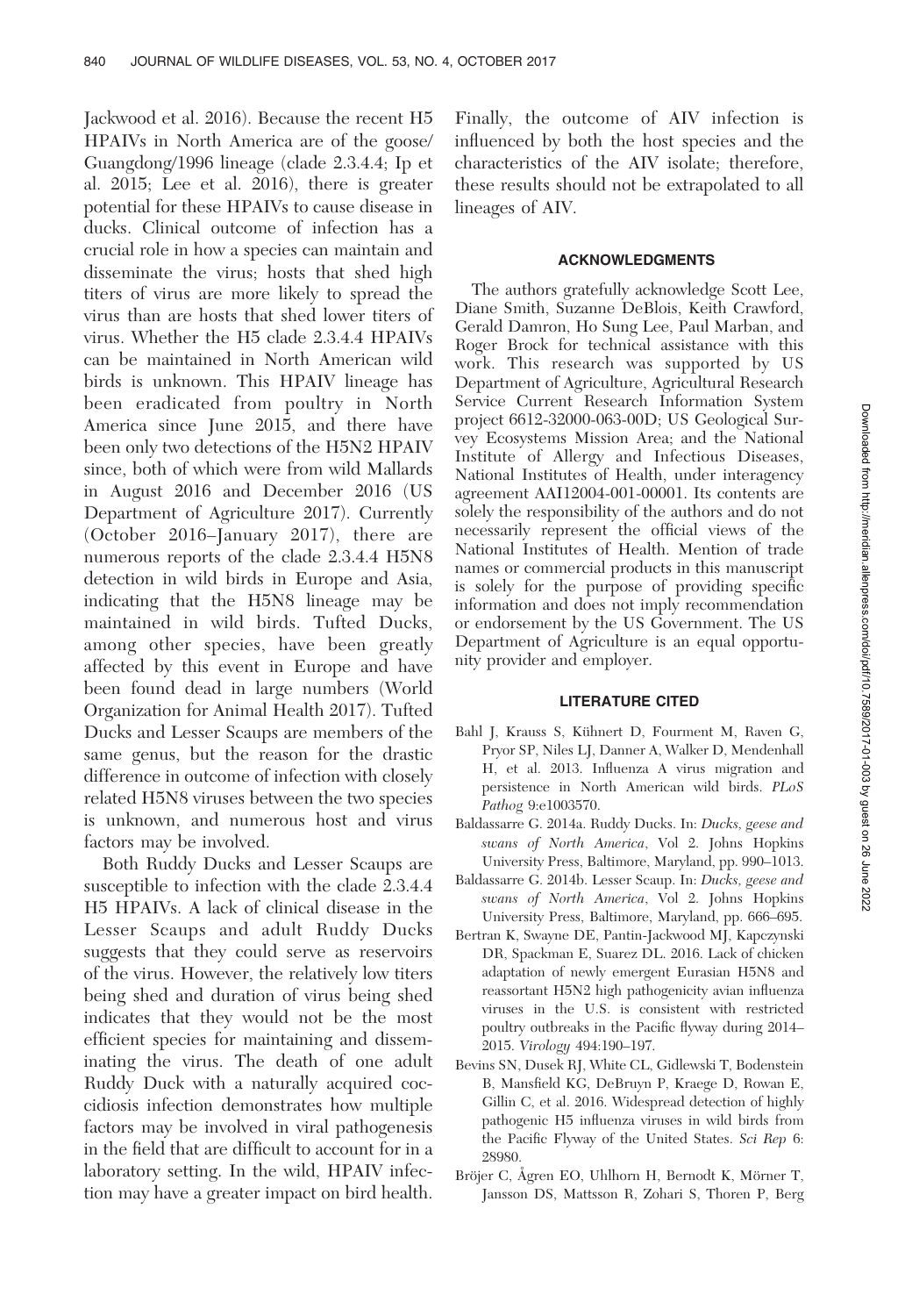M, et al. 2009. Pathology of natural highly pathogenic avian influenza H5N1 infection in wild tufted ducks (Aythya fuligula). J Vet Diagn Invest 21:579–587.

- Brown JD, Stallknecht DE, Beck JR, Suarez DL, Swayne DE. 2006. Susceptibility of North American ducks and gulls to H5N1 highly pathogenic avian influenza viruses. Emerg Infect Dis 12:1663–1670.
- Dargatz D, Beam A, Wainwright S, McCluskey B. 2016. Case series of turkey farms from the H5N2 highly pathogenic avian influenza outbreak in the United States during 2015. Avian Dis 60:467–472.
- Das A, Spackman E, Pantin-Jackwood MJ, Suarez DL. 2009. Removal of real-time reverse transcription polymerase chain reaction (RT-PCR) inhibitors associated with cloacal swab samples and tissues for improved diagnosis of avian influenza virus by RT-PCR. J Vet Diagn Invest 21:771–778.
- DeJesus E, Costa-Hurtado M, Smith D, Lee DH, Spackman E, Kapczynski DR, Torchetti MK, Killian M, Suarez DL, Swayne DE, et al. 2016. Changes in adaptation of H5N2 highly pathogenic avian influenza H5 clade 2.3.4.4 viruses in chickens and mallards. Virology 499:52–64.
- Germundsson A, Madslien KI, Hjortaas MJ, Handeland K, Jonassen CM. 2010. Prevalence and subtypes of influenza A viruses in wild waterfowl in Norway 2006–2007. Acta Vet Scand 52:28.
- Hall JS, Russell RE, Franson JC, Soos C, Dusek RJ, Allen RB, Nashold SW, TeSlaa JL, Jonsson JE, Ballard JR, ´ et al. 2015. Avian influenza ecology in North Atlantic sea ducks: not all ducks are created equal. PLoS One 10:e0144524.
- Ip H, Torchetti MK, Crespo R, Kohrs P, DeBruyn P, Mansfield KG, Baszler T, Badcoe L, Bodenstein B, Shearn-Bochsler V, et al. 2015. Novel Eurasian highly pathogenic avian influenza A H5 viruses in wild birds, Washington, USA, 2014. Emerg Infect Dis 21:886–890.
- Kishida N, Sakoda Y, Isoda N, Matsuda K, Eto M, Sunaga Y, Umemura T, Kida H. 2005. Pathogenicity of H5 influenza viruses for ducks. Arch Virol 150:1383– 1392.
- Lee DH, Bahl J, Torchetti MK, Killian ML, Ip HS, DeLiberto TJ, Swayne DE. 2016. Highly pathogenic avian influenza viruses and generation of novel reassortants, United States, 2014–2015. Emerg Infect Dis 22:1283–1285.
- Liu Y, Keller I, Heckel G. 2011. Range-wide genetic population structure of common pochard (Aythya ferina): a potentially important vector of highly pathogenic avian influenza viruses. Ecol Evol 1:529– 545.
- National Center for Biotechnology Information. 2016. Influenza virus resource. https://www.ncbi.nlm.nih. gov/genome/viruses/variation/flu/. Accessed November 2016.
- Pantin-Jackwood MJ. 2014. Immunohistochemical staining of influenza virus in tissues. Methods Mol Biol 1161:51–58.
- Pantin-Jackwood MJ, Costa-Hurtado M, Shepherd E, DeJesus E, Smith D, Spackman E, Kapczynski DR,

Suarez DL, Stallknecht DE, Swayne DE. 2016. Pathogenicity and transmission of H5 and H7 highly pathogenic avian influenza viruses in mallards. J Virol 90:9967–9982.

- Pantin-Jackwood MJ, Suarez DL, Spackman E, Swayne DE. 2007. Age at infection affects the pathogenicity of Asian highly pathogenic avian influenza H5N1 viruses in ducks. Virus Res 130:151–161.
- Pantin-Jackwood MJ, Swayne DE. 2007. Pathobiology of Asian highly pathogenic avian influenza H5N1 virus infections in ducks. Avian Dis 51:250–259.
- Pasick J, Berhane Y, Joseph T, Bowes V, Hisanaga T, Handel K, Alexandersen S. 2015. Reassortant highly pathogenic influenza A H5N2 virus containing gene segments related to Eurasian H5N8 in British Columbia, Canada, 2014. Sci Rep 5:9484.
- Pedersen JC. 2014. Hemagglutination-inhibition assay for influenza virus subtype identification and the detection and quantitation of serum antibodies to influenza virus. Methods Mol Biol 1161:11–25.
- Reed LJ, Muench H. 1938. A simple method for estimating fifty percent endpoints. Am J Hyg 27: 493–497.
- Spackman E, Pantin-Jackwood MJ, Kapczynski DR, Swayne DE, Suarez DL. 2016. H5N2 highly pathogenic avian influenza viruses from the US 2014–2015 outbreak have an unusually long pre-clinical period in turkeys. BMC Vet Res 12:260.
- Spackman E, Senne DA, Myers TJ, Bulaga LL, Garber LP, Perdue ML, Lohman K, Daum LT, Suarez DL. 2002. Development of a real-time reverse transcriptase PCR assay for type A influenza virus and the avian H5 and H7 hemagglutinin subtypes. J Clin Microbiol 40:3256–3260.
- Spackman E, Stephens CB. 2016. Virus isolation and propagation in embryonated eggs. In: A laboratory manual for the isolation, identification, and characterization of avian pathogens, 6th Ed., Williams SM, editor. American Association of Avian Pathologists, Jacksonville, Florida, pp. 361–368.
- Stallknecht DE, Brown JD. 2008. Ecology of avian influenza in wild birds. In: Avian influenza, Swayne DE, editor. Blackwell, Ames, Iowa, pp. 43–58.
- Swayne DE, Suarez DL, Sims LD. 2013. Influenza. In: Diseases of poultry, Swayne D, editor. Blackwell, Ames, Iowa, pp. 181–218.
- US Department of Agriculture. 2017. Avian influenza disease. https://www.aphis.usda.gov/aphis/ourfocus/ animalhealth/animal-disease-information/avian-influenzadisease/ct\_avian\_influenza\_disease. Accessed March 2017.
- US Senate Committee on Agriculture, Nutrition and Forestry. 2015. Testimony of Dr. Tom Elam: Full committee hearing on highly pathogenic avian influenza: the impact on the U.S. poultry sector and protecting U.S. poultry flocks. http://www.agriculture. senate.gov/hearings/highly-pathogenic-avian-influenzathe-impact-on-the-us-poultry-sector-and-protectingus-poultry-flocks. Accessed December 2016.